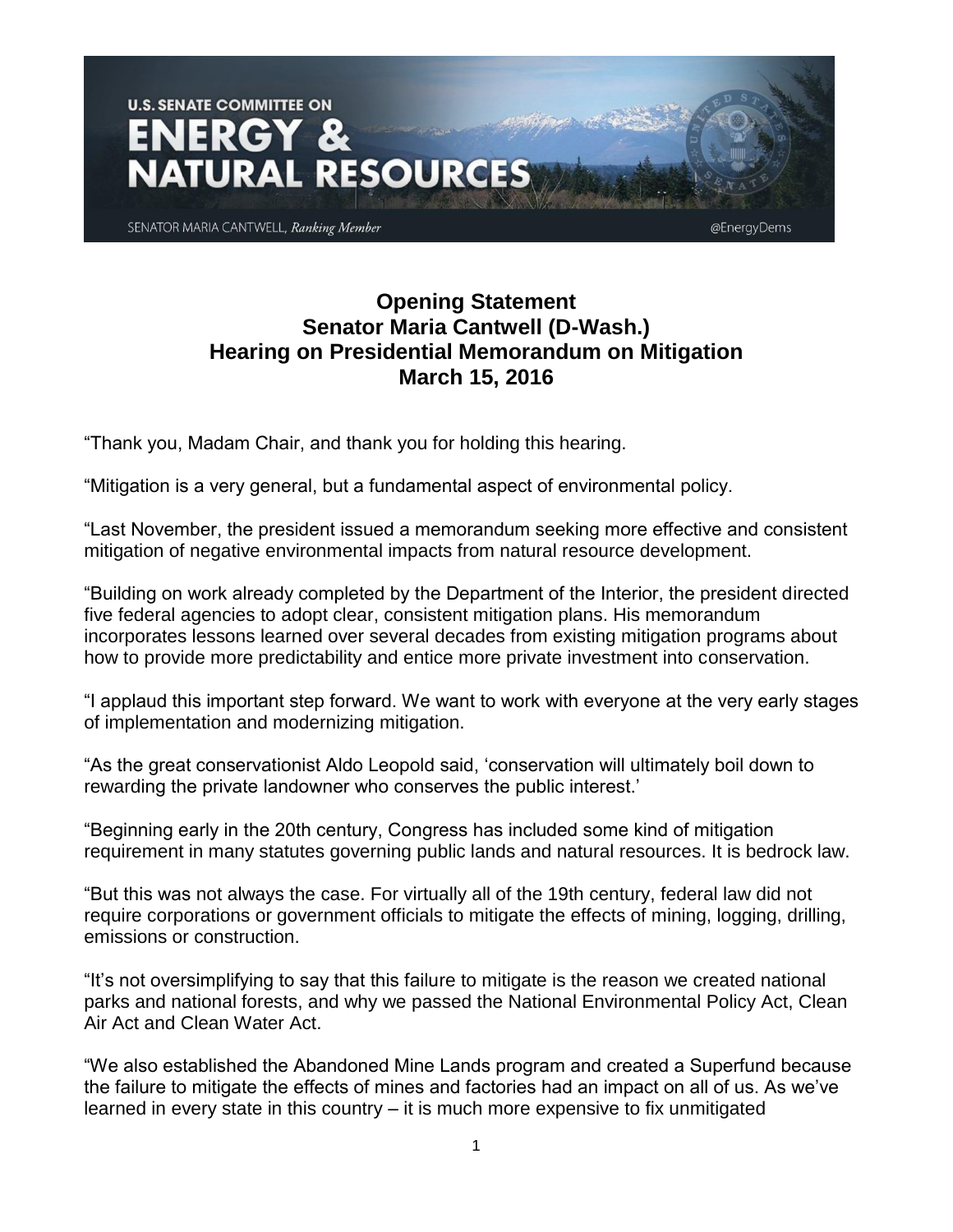

development after the fact, than it is to do the right thing upfront. I hope that we don't try to relitigate of all the environmental laws, but that we try to move forward.

"Today, before we hear from our witnesses, I want to emphasize two points.

"First, the Presidential Memorandum does not create any new mitigation requirements at any agency. It is merely guidance.

"At every agency, the legal requirements to mitigate harm to the environment were the same the day before the memorandum as the day after.

"In fact, the memorandum is peppered with caveats about how it should be applied. Phrases like 'to the extent allowed by an agency's authorities' and 'consistent with existing legal authorities' appears about 10 times in a five-page document. The president is acting well within the boundaries set by Congress.

"The second point I want to emphasize is that the concepts in the memorandum have a long history of bipartisan support.

"Beyond the general directive to make mitigation more consistent across federal agencies and I believe to make sure that we are doing our stewardship—there are two significant directives. First, agencies should establish a 'net benefit' goal, or 'at minimum, no net loss.' Second, agencies should encourage advanced compensatory mitigation, including mitigation banking.

"It was George H.W. Bush who established the 'no-net loss' policy for wetlands in an executive order in 1989. Fifteen years later, it was George W. Bush who established the 'net-gain' policy for wetlands, moving beyond the goal of stemming the tide of habitat loss.

"Now, I don't think that monetizing nature is always the best way to manage it, but in many cases, creating incentives that bring private sector investments into the equation can lead to better outcomes. And this is old news.

"Many of our colleagues have worked for this. Sen. John Chafee, the chairman for many years of the Environment and Public Works Committee, was a champion of mitigation banking. I request unanimous consent to enter into the record his complete statement from a hearing almost 20 years ago on the topic. One of the things that he said was, 'one of the most gratifying things about mitigation banking is that it seems to enjoy such wide support.'